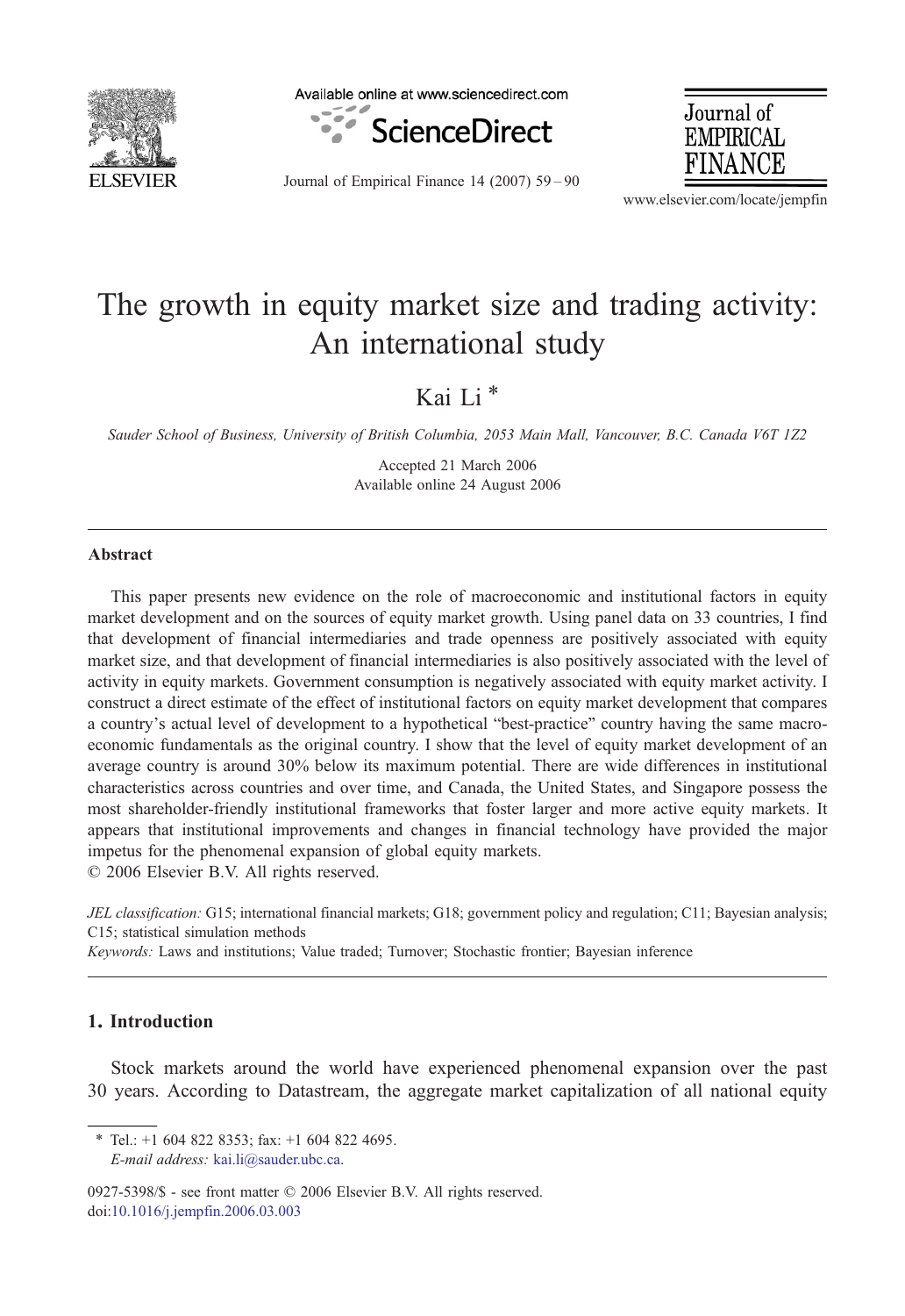markets has grown from less than US\$1 trillion in 1974 to over US\$17 trillion by the end of 1997, and the corresponding annual equity turnover is US\$3.4 billion in 1974 and US\$11 trillion in 1997.

Some countries appear to possess both larger and more active equity markets than others, such as the United Kingdom and the United States. Others appear to have either large and illiquid stock markets such as Jordan, or active but small stock markets such as Germany. Apparently, none of the latter two cases are ideal from a country developmental point of view, and thus it is important to simultaneously examine what factors determine the extent of a country's equity market size and activity.

The process of growth in national equity market size and trading activity is still imperfectly understood. One view points to improved macroeconomic and financial fundamentals as the source of the growth. Others, more skeptical of efficiently functioning markets, suggest that the legal and institutional environment of a country matters for the size and extent of a country's capital markets [\(La Porta et al., 1997, 1998](#page--1-0)). If this is so, how effective are legal and institutional factors in bringing countries to their "best-practice" potential? And is a country's institutional framework structured optimally? So far, the literature has not come up with an exact metric on the role of laws and institutions in affecting national equity market development.

In this paper I adopt the stochastic frontier modeling approach to investigate the sources of equity market growth in size and trading activity and to provide a direct estimate of the effect of laws and institutions on equity market development. The stochastic frontier model captures the very simple intuition, that for a given level of macroeconomic conditions a country with an efficient institutional framework is associated with larger and more active stock markets.<sup>1</sup> With fully efficient laws and institutions, a country can be observed to be associated with the frictionless neoclassical level of equity market size (trading activity). Imperfect laws and institutions would prevent a country's equity market from reaching its frictionless maximum capacity: they force the actual level of equity market size (trading activity) to be below, but never above, the frictionless neoclassical level of market size (trading activity). In reality, governments often subsidize activities, especially equity markets, as a point of pride. This suggests that at some point in time a country might have larger (and/or more active) equity markets than would be created under frictionless markets with efficient institutions. This possibility is captured by the standard two-sided error in the stochastic frontier model.

In this paper, I show how the "best-practice" potential for each country can be estimated in a panel data setting. Specifically, under the stochastic frontier model, a country's equity market size (trading activity) is specified as a linear function of its macroeconomic fundamentals as in a usual regression framework (i.e., the location of the frontier). However, there is a one-sided error term (in addition to the normal error term) in the regression which captures the gap between the actual level of equity market size (trading activity) and its frictionless counterpart if the country possessed the most efficient institutional framework. This gap (i.e., the shortfall from the frontier) can be viewed as a measure of the effect of a country's institutional characteristics on its equity market development, insofar as the frictionless benchmark represents the maximum level of development that would result if there were no institutional impediment.

Another useful insight from the stochastic frontier model is that it allows for the decomposition of the change in equity market size (trading activity) into three types of change: macroeconomic

<sup>&</sup>lt;sup>1</sup> According to [Stulz \(2001\),](#page--1-0) legal, regulatory, and policy factors influence the effectiveness with which the overall financial system channels capital to productive ends. Under an efficient institutional framework, the financial system is better utilized and thus better developed.